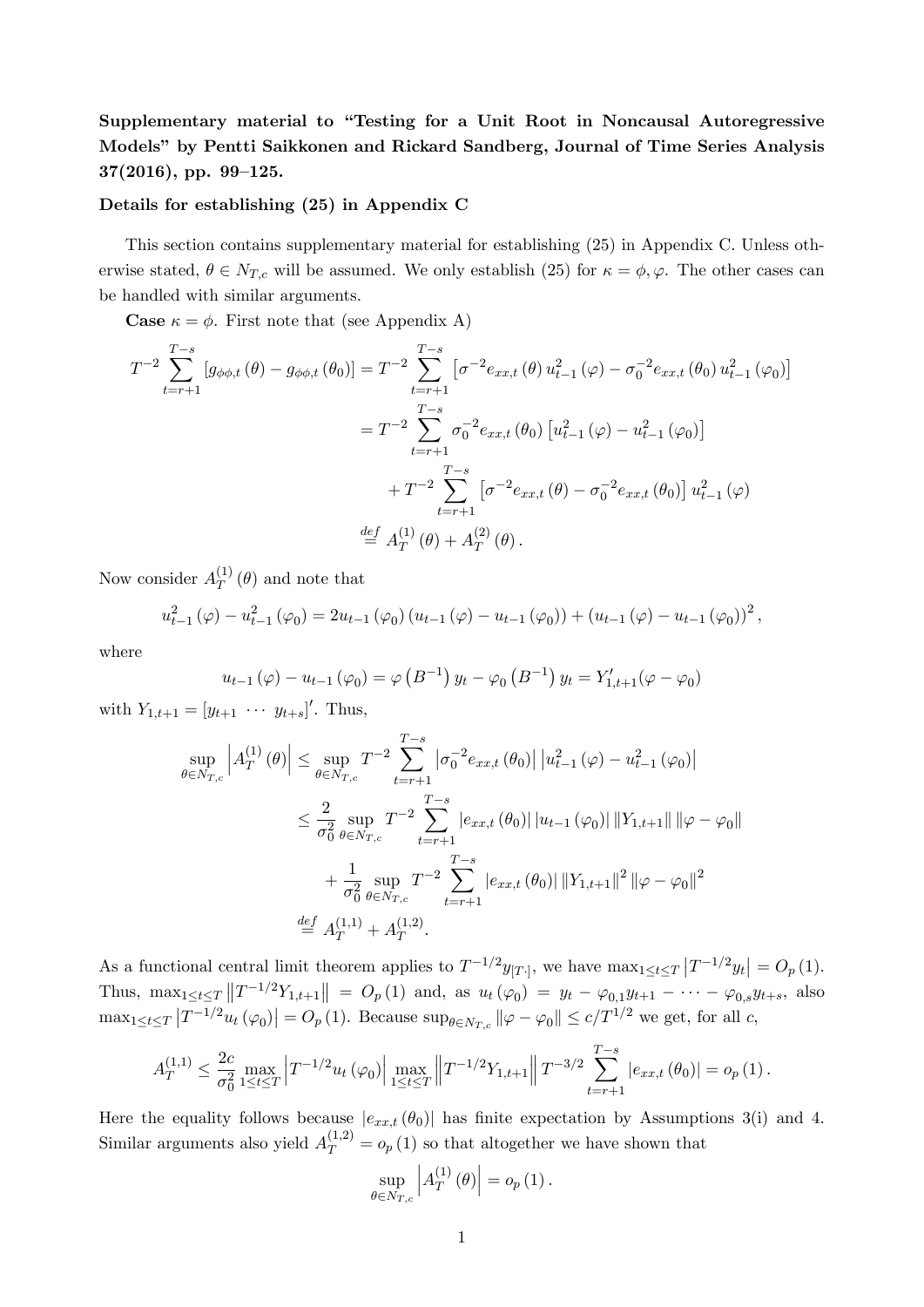To obtain a similar result for  $A_T^{(2)}$  $T(T^{(2)}(\theta))$  note first that, by the definition of  $u_t(\varphi)$ ,  $\max_{1 \le t \le T} |T^{-1/2}u_t(\varphi)| \le$  $C_1 \max_{1 \leq t \leq T + s} |T^{-1/2}y_t| = O_p(1)$  for a finite  $C_1$  independent of  $\varphi$ . Thus,

$$
\sup_{\theta \in N_{T,c}} \left| A_T^{(2)}(\theta) \right| \le C_1^2 \max_{1 \le t \le T} (T^{-1} y_t^2) \sup_{\theta \in N_{T,c}} T^{-1} \sum_{t=r+1}^{T-s} \left| \sigma^{-2} e_{xx,t}(\theta) - \sigma_0^{-2} e_{xx,t}(\theta_0) \right|,
$$

so that it suffices to consider

$$
\sup_{\theta \in N_{T,c}} T^{-1} \sum_{t=r+1}^{T-s} \left| \sigma^{-2} e_{xx,t} \left( \theta \right) - \sigma_0^{-2} e_{xx,t} \left( \theta_0 \right) \right| \leq \sup_{\theta \in N_{T,c}} \left| \sigma^{-2} - \sigma_0^{-2} \right| T^{-1} \sum_{t=r+1}^{T-s} \left| e_{xx,t} \left( \theta_0 \right) \right| \tag{26}
$$
\n
$$
+ \sup_{\theta \in N_{T,c}} \sigma^{-2} T^{-1} \sum_{t=r+1}^{T-s} \left| e_{xx,t} \left( \theta \right) - e_{xx,t} \left( \theta_0 \right) \right|
$$
\n
$$
\stackrel{def}{=} A_T^{(2,1)} + A_T^{(2,2)}.
$$

We need to establish that  $A_T^{(2,i)} = o_p(1)$ ,  $i = 1, 2$ . As  $\sup_{\theta \in N_{T,c}} |\sigma^{-2} - \sigma_0^{-2}| = o(1)$ ,  $A_T^{(2,1)} = o_p(1)$ immediately follows from the aforementioned fact that  $E[|e_{xx,t}(\theta_0)|] < \infty$ . A proof for  $A_T^{(2,2)} =$  $o_p(1)$  is obtained by using the inequality (24) and arguments similar to those above. To provide an idea of the needed arguments, first notice that (see Appendix A)

$$
\epsilon_t(\theta) = \Delta u_t(\varphi) - \sum_{j=1}^{r-1} \pi_j \Delta u_{t-j}(\varphi) - \phi u_{t-1}(\varphi) \stackrel{def}{=} \tilde{\epsilon}_t(\theta) - \phi u_{t-1}(\varphi),
$$

where  $u_t(\varphi) = y_t - \varphi_1 y_{t+1} - \cdots - \varphi_s y_{t+s}$  with  $\varphi_1, ..., \varphi_s$  belonging to a bounded set. Thus, as  $|\phi| \le c/T$  for  $\theta \in N_{T,c}$ ,  $\max_{1 \le t \le T} |\phi u_t(\varphi)| = O_p(T^{-1/2})$  holds uniformly in  $N_{T,c}$  and

$$
\left|\sigma^{-1}\epsilon_t(\theta)-\sigma_0^{-1}\epsilon_t(\theta_0)\right|\leq \sigma^{-1}\left|\tilde{\epsilon}_t(\theta)-\epsilon_t(\theta_0)\right|+\left|\sigma^{-1}-\sigma_0^{-1}\right||\epsilon_t(\theta_0)|+O_p\left(T^{-1/2}\right),
$$

where the term  $O_p(T^{-1/2})$  is uniform over  $1 \le t \le T$  and  $\theta \in N_{T,c}$ . As  $|a_1 + a_2|^d \le M_d \left( |a_1|^d + |a_2|^d \right)$ ,  $M_d < \infty$ , for any real numbers  $a_1$ ,  $a_2$  and  $d > 0$ , the desired result  $A_T^{(2,2)} = o_p(1)$  can be obtained by applying the inequality (24) with the term  $\left|\sigma^{-1}\epsilon_t(\theta) - \sigma_0^{-1}\epsilon_t(\theta_0)\right|$  on the right hand side replaced by  $\sigma^{-1} |\tilde{\epsilon}_t(\theta) - \epsilon_t(\theta_0)| + |\sigma^{-1} - \sigma_0^{-1}| |\epsilon_t(\theta_0)|$ . As  $E[|\epsilon_t(\theta_0)|] = E[|\epsilon_t|] < \infty$ , arguments similar to those used for the first term on the right hand side of (26) show that here the contribution of latter term is of order  $o_p(1)$  so that we can replace  $\left|\sigma^{-1}\epsilon_t(\theta) - \sigma_0^{-1}\epsilon_t(\theta_0)\right|$  on the right hand side of (24) by  $\sigma^{-1}|\tilde{\epsilon}_t(\theta) - \epsilon_t(\theta_0)|$  and obtain

$$
A_T^{(2,2)} \le C \sup_{\theta \in N_{T,c}} \sigma^{-2} T^{-1} \sum_{t=r+1}^{T-s} \left[ \left( 1 + |\sigma_0^{-1} \epsilon_t(\theta_0)|^{d_1} \right) \sigma^{-1} |\tilde{\epsilon}_t(\theta) - \epsilon_t(\theta_0)| + \sigma^{-d_2} |\tilde{\epsilon}_t(\theta) - \epsilon_t(\theta_0)|^{d_2} \right] + o_p(1).
$$

Here  $\tilde{\epsilon}_t (\theta) - \epsilon_t (\theta_0) = - \sum_{j=1}^{r-1} (\pi_j - \pi_{0,j}) \Delta u_{t-j} (\varphi)$  and  $\sup_{\theta \in N_{T,c}} ||\pi - \pi_0|| \le c/T^{-1/2}$ . Thus, as  $\Delta u_t(\varphi) = \Delta y_t - \varphi_1 \Delta y_{t+1} - \cdots - \varphi_s \Delta y_{t+s}$  with  $\varphi_1, ..., \varphi_s$  belonging to a bounded set, it follows that the majorant of  $A_T^{(2,2)}$  $T^{(2,2)}$  is of order  $o_p(1)$  (note that here use is also made of the assumptions  $E[|\epsilon_t|^{1+d_1}] < \infty$  and  $E[|\epsilon_t|^{d_2}] < \infty$  implied by their more stringent counterparts mentioned below (24)). Thus, we have established (25) with  $\kappa = \phi$ .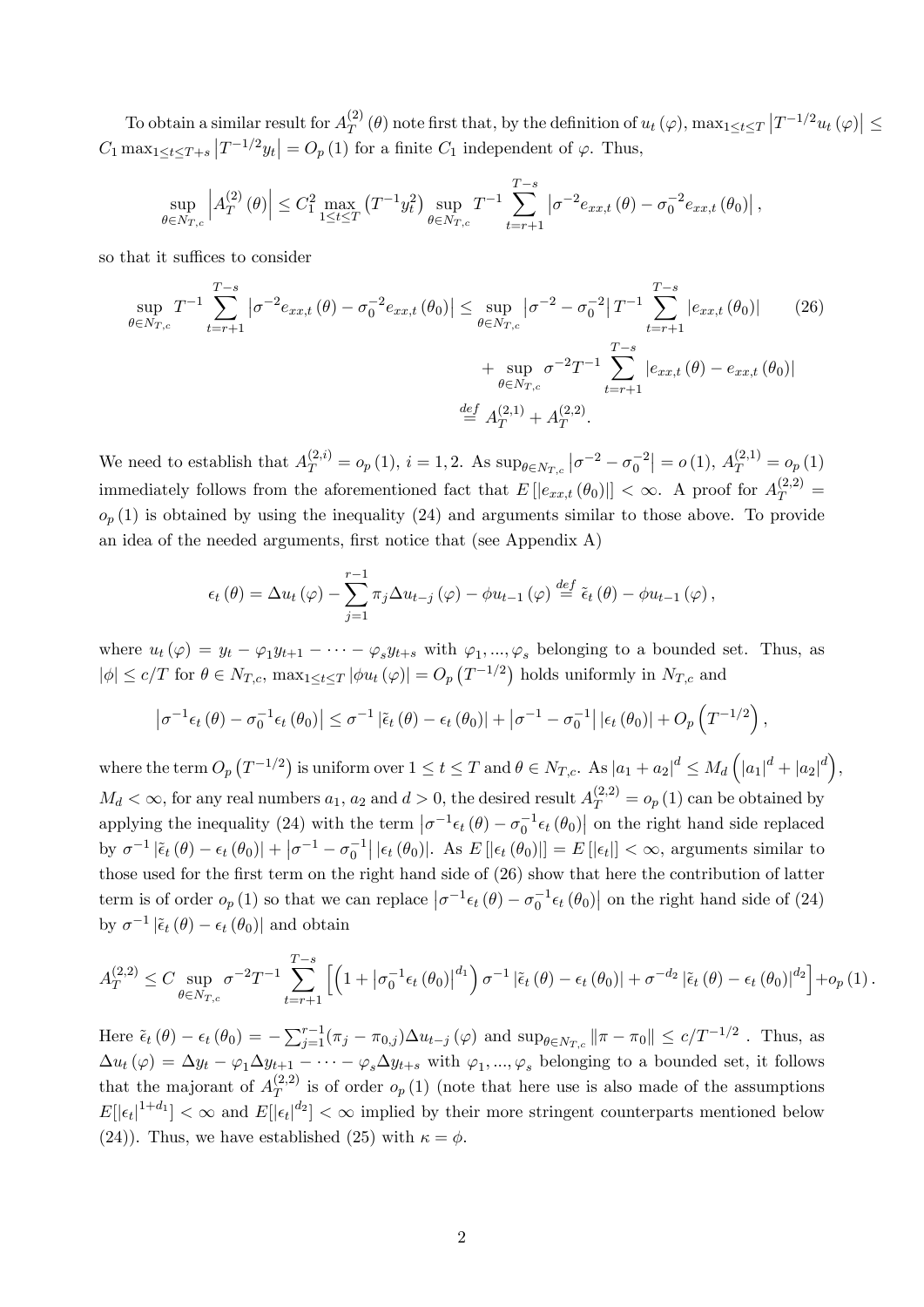**Case**  $\kappa = \varphi$ . By the definition of  $g_{\varphi \phi, t}(\theta)$  (see Appendix A)

$$
T^{-3/2} \sum_{t=r+1}^{T-s} [g_{\varphi\phi,t}(\theta) - g_{\varphi\phi,t}(\theta_0)]
$$
  
=  $T^{-3/2} \sum_{t=r+1}^{T-s} [\sigma^{-2}e_{xx,t}(\theta) u_{t-1}(\varphi) V_{t+1}(\phi,\pi) - \sigma_0^{-2}e_{xx,t}(\theta_0) u_{t-1}(\varphi_0) V_{t+1}(\phi_0,\pi_0)]$   
+  $T^{-3/2} \sum_{t=r+1}^{T-s} [\sigma^{-1}e_{x,t}(\theta) - \sigma_0^{-1}e_{x,t}(\theta_0)] Y_{1t}$   
*def*  $B_T^{(1)}(\theta) + B_T^{(2)}(\theta)$ .

We need to show that  $\sup_{\theta \in N_{T,c}} \Big| B_T^{(i)}$  $\begin{vmatrix} i^{(i)} \\ T \end{vmatrix}$  =  $o_p(1), i = 1, 2$ . First consider

$$
\sup_{\theta \in N_{T,c}} \left| B_T^{(2)}(\theta) \right| \leq \sup_{\theta \in N_{T,c}} T^{-3/2} \sum_{t=r+1}^{T-s} \left| \sigma^{-1} e_{x,t}(\theta) - \sigma_0^{-1} e_{x,t}(\theta_0) \right| ||Y_{1,t+1}||
$$
  

$$
\leq \max_{1 \leq t \leq T} \left\| T^{-1/2} Y_{1,t+1} \right\| \sup_{\theta \in N_{T,c}} T^{-1} \sum_{t=r+1}^{T-s} \left| \sigma^{-1} e_{x,t}(\theta) - \sigma_0^{-1} e_{x,t}(\theta_0) \right|,
$$

where  $\max_{1 \leq t \leq T} ||T^{-1/2}Y_{1,t+1}|| = O_p(1)$ , as already noted. That the supremum in the last expression is of order  $o_p(1)$  can be established by using arguments similar to those used for  $A_T^{(2)}$  $T^{(2)}(\theta)$  above, so details are omitted.

As for  $B_T^{(1)}$  $T^{(1)}(\theta)$ , we write

$$
B_T^{(1)}(\theta) = T^{-3/2} \sum_{t=r+1}^{T-s} \sigma_0^{-2} e_{xx,t} (\theta_0) [u_{t-1}(\varphi) V_{t+1}(\phi, \pi) - u_{t-1}(\varphi_0) V_{t+1}(\phi_0, \pi_0)]
$$
  
+ 
$$
T^{-3/2} \sum_{t=r+1}^{T-s} [\sigma^{-2} e_{xx,t}(\theta) - \sigma_0^{-2} e_{xx,t}(\theta_0)] u_{t-1}(\varphi) V_{t+1}(\phi, \pi)
$$
  

$$
\stackrel{def}{=} B_T^{(1,1)}(\theta) + B_T^{(1,2)}(\theta),
$$

and demonstrate that  $\sup_{\theta \in N_{T,c}} |B_T^{(1,i)}|$  $\left| \mathcal{F}_{T}^{(1,i)}(\theta) \right| = o_p(1), i = 1,2.$ 

First consider  $B_T^{(1,1)}$  $T^{(1,1)}_T(\theta)$  and recall that  $V_{t+1}(\phi, \pi) = (v_{t+1}(\phi, \pi), ..., v_{t+s}(\phi, \pi))$  with  $v_t(\phi, \pi) =$  $\phi(B) y_t$  or

$$
v_t(\phi, \pi) = \Delta y_t - \sum_{j=1}^{r-1} \pi_j \Delta y_{t-j} - \phi y_{t-1} \stackrel{def}{=} \tilde{v}_t(\pi) - \phi y_{t-1}
$$

(see (4)). Define  $\tilde{V}_{t+1} (\pi) = (\tilde{v}_{t+1} (\pi), ..., \tilde{v}_{t+s} (\pi))$  so that  $V_{t+1} (\phi, \pi) = \tilde{V}_{t+1} (\pi) - \phi y_{t-1} \mathbb{1}_s$  where  $1_s = (1, ..., 1) \ (s \times 1)$ . Clearly,  $\max_{1 \le t \le T} ||V_t(\phi, \pi) - \tilde{V}_t(\pi)|| = \sqrt{s} \max_{1 \le t \le T} |\phi y_t| = O_p(T^{-1/2})$ uniformly in  $N_{T,c}$ , and  $\tilde{V}_{t+1}(\pi_0) = V_{t+1}(\phi_0, \pi_0)$  is stationary. As we also have  $E[|\epsilon_{xx,t}(\theta_0)|] < \infty$ and  $\max_{1 \leq t \leq T} |T^{-1/2}u_t(\varphi)| = O_p(1)$  uniformly in  $N_{T,c}$ , we can replace  $V_{t+1}(\phi, \pi)$  in  $B_T^{(1,1)}$  $T^{(1,1)}(\theta)$  by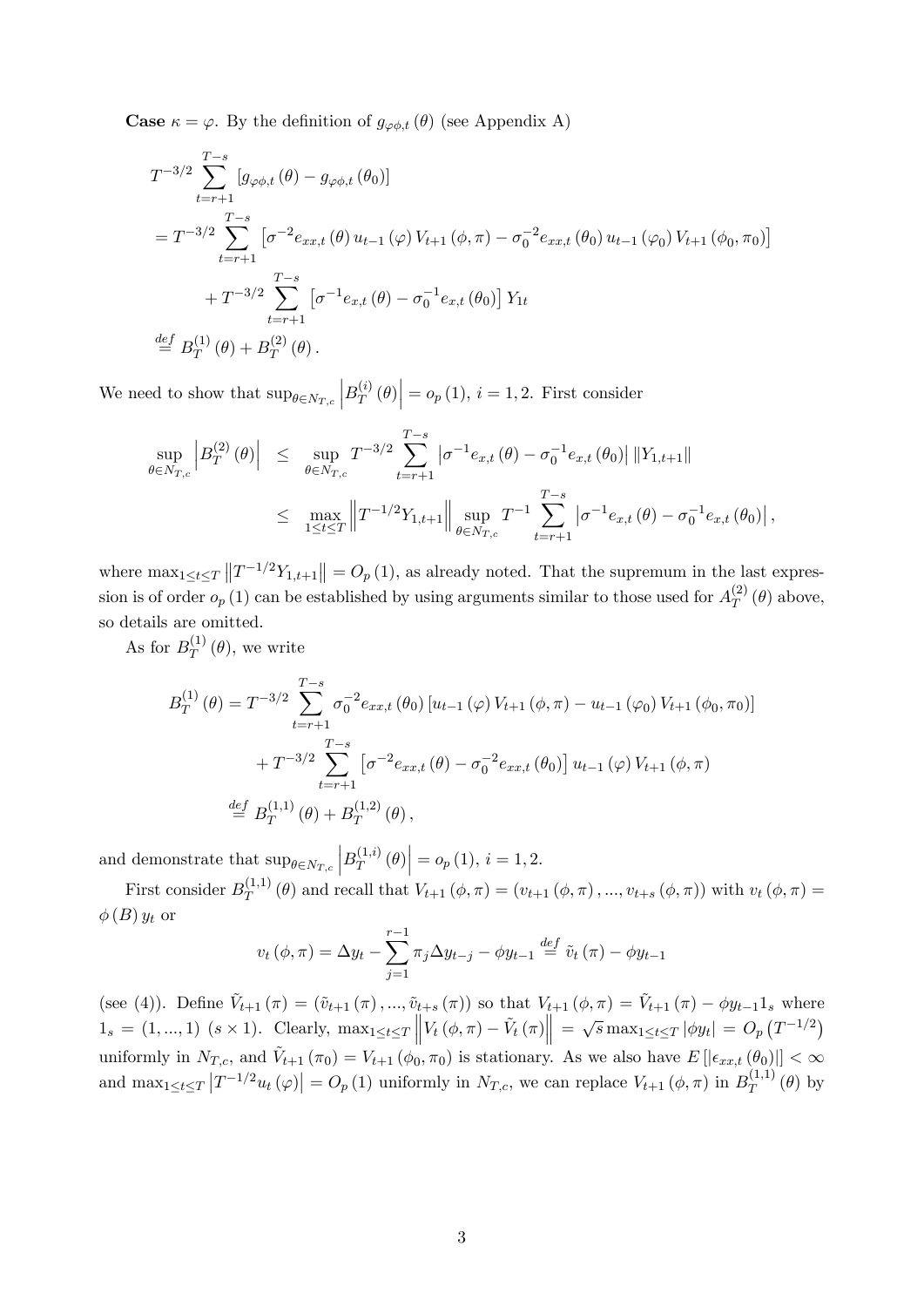$\tilde{V}_{t+1}(\pi)$  and consider

$$
\sup_{\theta \in N_{T,c}} \left\| \tilde{B}_{T}^{(1,1)} \left( \theta \right) \right\| = \sup_{\theta \in N_{T,c}} \left\| T^{-3/2} \sum_{t=r+1}^{T-s} \sigma_0^{-2} e_{xx,t} \left( \theta_0 \right) \left[ u_{t-1} \left( \varphi \right) \tilde{V}_{t+1} \left( \pi \right) - u_{t-1} \left( \varphi_0 \right) V_{t+1} \left( \phi_0, \pi_0 \right) \right] \right\|
$$
  
\n
$$
\leq \sup_{\theta \in N_{T,c}} \left\| T^{-3/2} \sum_{t=r+1}^{T-s} \sigma_0^{-2} e_{xx,t} \left( \theta_0 \right) u_{t-1} \left( \varphi_0 \right) \left[ \tilde{V}_{t+1} \left( \pi \right) - V_{t+1} \left( \phi_0, \pi_0 \right) \right] \right\|
$$
  
\n
$$
+ \sup_{\theta \in N_{T,c}} \left\| T^{-3/2} \sum_{t=r+1}^{T-s} \sigma_0^{-2} e_{xx,t} \left( \theta_0 \right) \left[ u_{t-1} \left( \varphi \right) - u_{t-1} \left( \varphi_0 \right) \right] \tilde{V}_{t+1} \left( \pi \right) \right\|
$$
  
\n
$$
\stackrel{def}{=} \tilde{B}_T^{(1,3)} + \tilde{B}_T^{(1,4)}.
$$

First consider  $\tilde{B}_T^{(1,4)}$  $T^{(1,4)}$  and recall that  $u_{t-1}(\varphi) - u_{t-1}(\varphi_0) = Y'_{1,t+1}(\varphi - \varphi_0)$  and  $\sup_{\theta \in N_{T,c}} \|\varphi - \varphi_0\| \le$  $c/T^{1/2}$  (see the treatment of  $A_T^{(1)}$ )  $T^{(1)}(\theta)$  in case  $\kappa = \phi$ ). Thus,

$$
\tilde{B}_{T}^{(1,4)} \leq \sigma_{0}^{-2} \sup_{\theta \in N_{T,c}} T^{-3/2} \sum_{t=r+1}^{T-s} |e_{xx,t}(\theta_{0})| \|Y_{1,t+1}\| \|\varphi - \varphi_{0}\| \|\tilde{V}_{t+1}(\pi)\|
$$
\n
$$
\leq c\sigma_{0}^{-2} \max_{1 \leq t \leq T} \|T^{-1/2}Y_{1,t+1}\| \sup_{\theta \in N_{T,c}} T^{-3/2} \sum_{t=r+1}^{T-s} |e_{xx,t}(\theta_{0})| \|\tilde{V}_{t+1}(\pi)\|,
$$

where  $\max_{1 \leq t \leq T} ||T^{-1/2}Y_{1,t+1}|| = O_p(1)$ . That the last term is of order  $o_p(1)$  now follows from the following two facts: (i) The components of  $\tilde{V}_{t+1} (\pi)$  satisfy  $|\tilde{v}_{t+i} (\pi)| \leq C_2 (|\Delta y_{t+i}| + \cdots + |\Delta y_{t+i-r+1}|)$ for some finite constant  $C_2$  independent of  $\pi$  and (ii) using condition (A7) in L&S one can show that  $E[|e_{xx,t}(\theta_0) \Delta y_{t+i-j}|] < \infty$   $(i = 1, ..., s, j = 1, ..., r - 1)$ .

Now consider  $\tilde{B}_T^{(1,3)}$  $T^{(1,0)}$  for which we have

$$
\tilde{B}_{T}^{(1,3)} \leq \sigma_{0}^{-2} \sup_{\theta \in N_{T,c}} T^{-3/2} \sum_{t=r+1}^{T-s} |e_{xx,t}(\theta_{0})| |u_{t-1}(\varphi_{0})| \left\| \tilde{V}_{t+1}(\pi) - V_{t+1}(\phi_{0}, \pi_{0}) \right\|
$$
\n
$$
\leq \sigma_{0}^{-2} \max_{1 \leq t \leq T} \left| T^{-1/2} u_{t}(\varphi_{0}) \right| \sup_{\theta \in N_{T,c}} T^{-1} \sum_{t=r+1}^{T-s} |e_{xx,t}(\theta_{0})| \left\| \tilde{V}_{t+1}(\pi) - V_{t+1}(\phi_{0}, \pi_{0}) \right\|,
$$

where  $\max_{1 \leq t \leq T} |T^{-1/2} u_t(\varphi_0)| = O_p(1)$  as seen in the case  $\kappa = \phi$ . That the last term is of order  $o_p(1)$  follows from the fact that the components of the vector  $\tilde{V}_{t+1}(\pi) - V_{t+1}(\phi_0, \pi_0)$  are  $\sum_{j=1}^{r-1} (\pi_j - \pi_{0,j}) \Delta y_{t+i-j}$  with  $\sup_{\theta \in N_{T,c}} ||\pi - \pi_0|| \le c/T^{1/2}$ , and  $E[|e_{xx,t}(\theta_0) \Delta y_{t+i-j}|] < \infty$  (*i* =  $1, ..., s, j = 1, ..., r - 1$ , as noted above. Thus, we have established  $\sup_{\theta \in N_{T,c}} |B_T^{(1,1)}|$  $\left| \mathcal{F}_{T}^{(1,1)}\left(\theta\right) \right| = o_{p}\left(1\right),$ and we still need to obtain a similar result for  $B_T^{(1,2)}$  $T^{(1,2)}(\theta).$ 

By using arguments similar to those used for  $B_T^{(1,1)}$  $T^{(1,1)}$  ( $\theta$ ) it can first be seen that we can replace  $\sigma_0^{-2}$  in the definition of  $B_T^{(1,2)}$  $T^{(1,2)}$  ( $\theta$ ) by  $\sigma^{-2}$ , so that denoting the resulting quantity by  $\tilde{B}_T^{(1,2)}$  $T^{(1,2)}$  ( $\theta$ ) we can consider

$$
\sup_{\theta \in N_{T,c}} \left\| \tilde{B}_T^{(1,2)}(\theta) \right\| = \sup_{\theta \in N_{T,c}} \left\| \sigma^{-2} T^{-3/2} \sum_{t=r+1}^{T-s} \left[ e_{xx,t}(\theta) - e_{xx,t}(\theta_0) \right] u_{t-1}(\varphi) V_{t+1}(\phi, \pi) \right\|
$$
  

$$
\leq C_3 \max_{1 \leq t \leq T} \left| T^{-1/2} y_t \right| \sup_{\theta \in N_{T,c}} T^{-1} \sum_{t=r+1}^{T-s} \left| e_{xx,t}(\theta) - e_{xx,t}(\theta_0) \right| \left\| V_{t+1}(\phi, \pi) \right\|,
$$